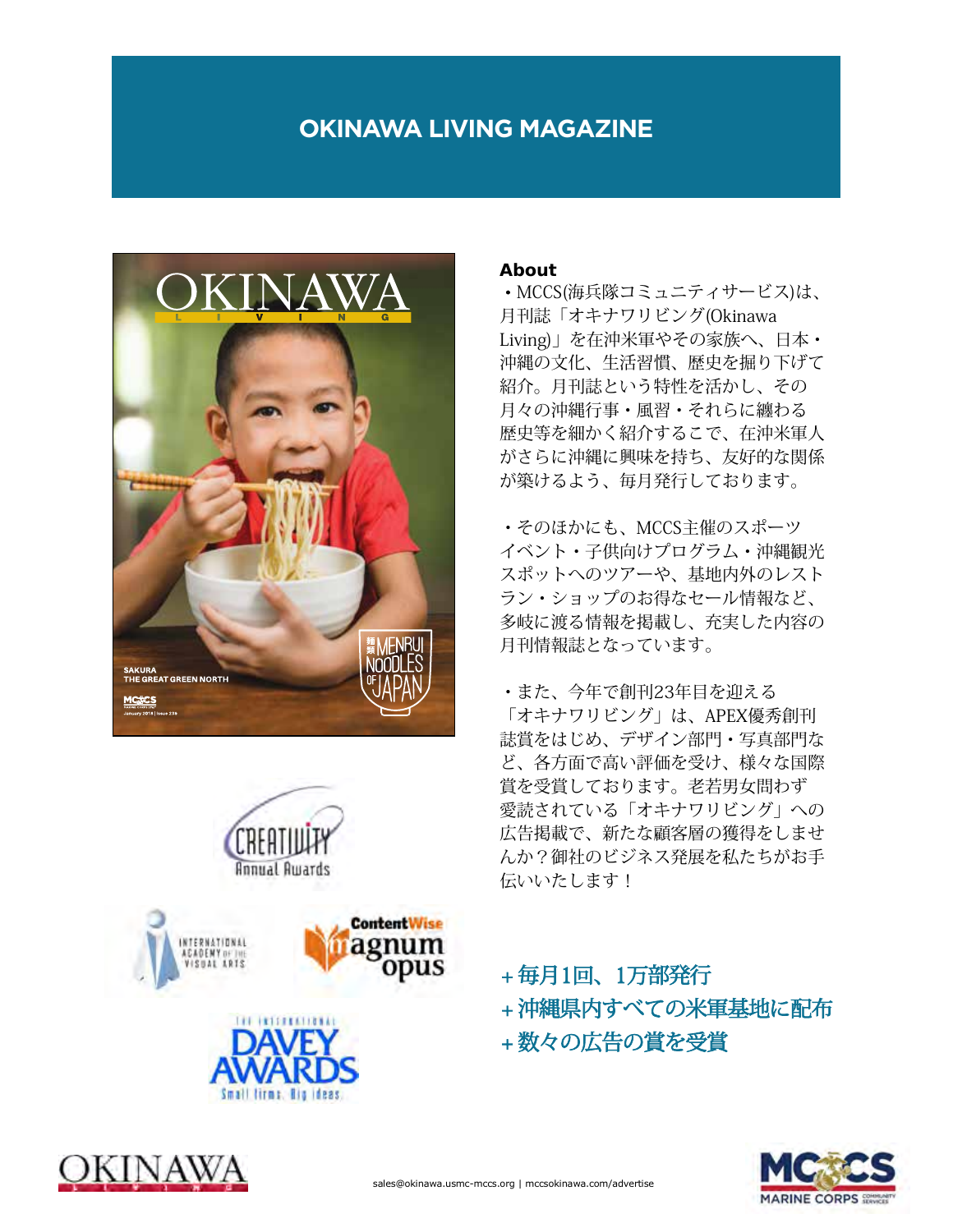

# 配布部数:10,000部無料配布

- ・配布日:毎月1日
- ・配布先:県内各海兵隊基地/嘉手納空軍基地/ 陸軍基地/海軍基地、基地内公認施設(食料品店/ 便局/レストラン/クラブ/ジムなど)
- ・新しく沖縄へ赴任した米軍人のオリエンテーション キットに挿入
- ・スターズ&ストライプス新聞購読者へ配達

## 150ヶ所以上に配布

#### **FOSTER**

3d Dental Battalion Aquatic Center Ashibina Child Care Center Bldg 1 (1st & 2nd floor racks) Butler Officers' Clu Bowling Center Captain D's & Starbucks Car Care Center & Exchange Express Child Development Center Commissary Community Center Concession Mall Concessional Mall (Green Line Bus Stop) Education Center Evans Clinic Exchange & Food Court Exchange Express Locations Family Advocacy & Community Counseling Program Food, Beverage & Entertainment Services Fieldhouse Food Court (Outdoor Box) Furniture Store Gunners Fitness Center Housing Tower #376 Joint Reception Center Killin Elementary School Library Marine & Family Services Center Marine Uniform Store Marine Youth Activity Center Marketing Lobby MCCS Administrative Bldg Mess Hall Naval Hospital Ocean Breeze Restaurant & Club Outdoor Recreation

Pass & ID Office (IPAC) Plaza Gym Post Offic Single Marine Program Stars & Stripes (Daily inserts) Substance Abuse Counseling Center Taiyo Golf Club Terra Restaurant The Spot Tours+ Tsunami Scuba USO Bldg. 442 Westpac Lodge Westpac Inn

**SHIELDS** Crows Nest Club Exchange Express Post Offic SeaBee Liberty Lounge

**MCTUREOUS** Exchange Express School Age Care Center

**COURTNEY** Bayview Enlisted Club Bowling Center Child Development Center Commissary Courtney Housing Courtney Lodge Community Services Coordinator Education Center Exchange & Food Court Family Housing Tower 4513 Family Housing Tower 4506 Ironworks Fitness Center Library\Arts and Crafts Center Main Street Food Court

Marine & Family Services Center Mess Hall Post Offic Teen Center Tengan Castle Restaurant Tsunami Scuba

#### **HANSEN**

III MEF Mess Hall Bowling Center CSC/Marine & Family Services Ctr. Exchange & Food Court Exchange Express House of Pain Fitness Center House of Pain North Library & Education Center Lodge Mess Hall Post Offic Exchange Express The Palms Club & Tours+ Tsunami Scuba USO

#### **SCHWAB**

BeachHead Club Bowling Center Dental Clinic Education Center Exchange & Food Court Library Marine & Family Services **Center** Mess Hall Post Offic Power Dome Fitness Center USO Sumo Burrito

**FUTENMA** Billeting Offic Bowling Center Culdsac Inn Education Center Express & Exchange Habu Pit SNCO & Officers' Club Mess Hall Post Offic Semper Fit Fitness Center Red Baron Eatery USO Thirsty's Enlisted Club

**KADENA** AMC Terminal AMC Terminal USO CFAO Bldg 3574 Car Care Center

Commander Task Group Commissary Education Center Erwin PME Center Exchange & Food Court Family Services Center Housing Offic Main Street USA Mall Navy MWR Marketing Air Power Cafe Navy Gateway Inns & Suites Pentagon Federal Credit Union Post Offic Schilling Community Center Shogun Inn Exchange Express (24 hour) Exchange Express Exchange Express (Flightline) USO Visitor Control Center

#### **TORII STATION** 1st Battalion, 1st FSG Athletics Dive Shop Exchange Express Havana's Library Outdoor Recreation Post Offic Relocation Assistance

**KINSER** Bowling Center Children, Youth, and Teen Center Commissary Education Center Exchange Express Exchange/Food Court Housing Tower #846 Housing Tower #848 Kinser Fitness Center Library PSC/CSC/Tours+ Mess Hall Post Offic School Age Care Center Surfside Club Tsunami Scuba

**LESTER** Exchange Express Fitness Center



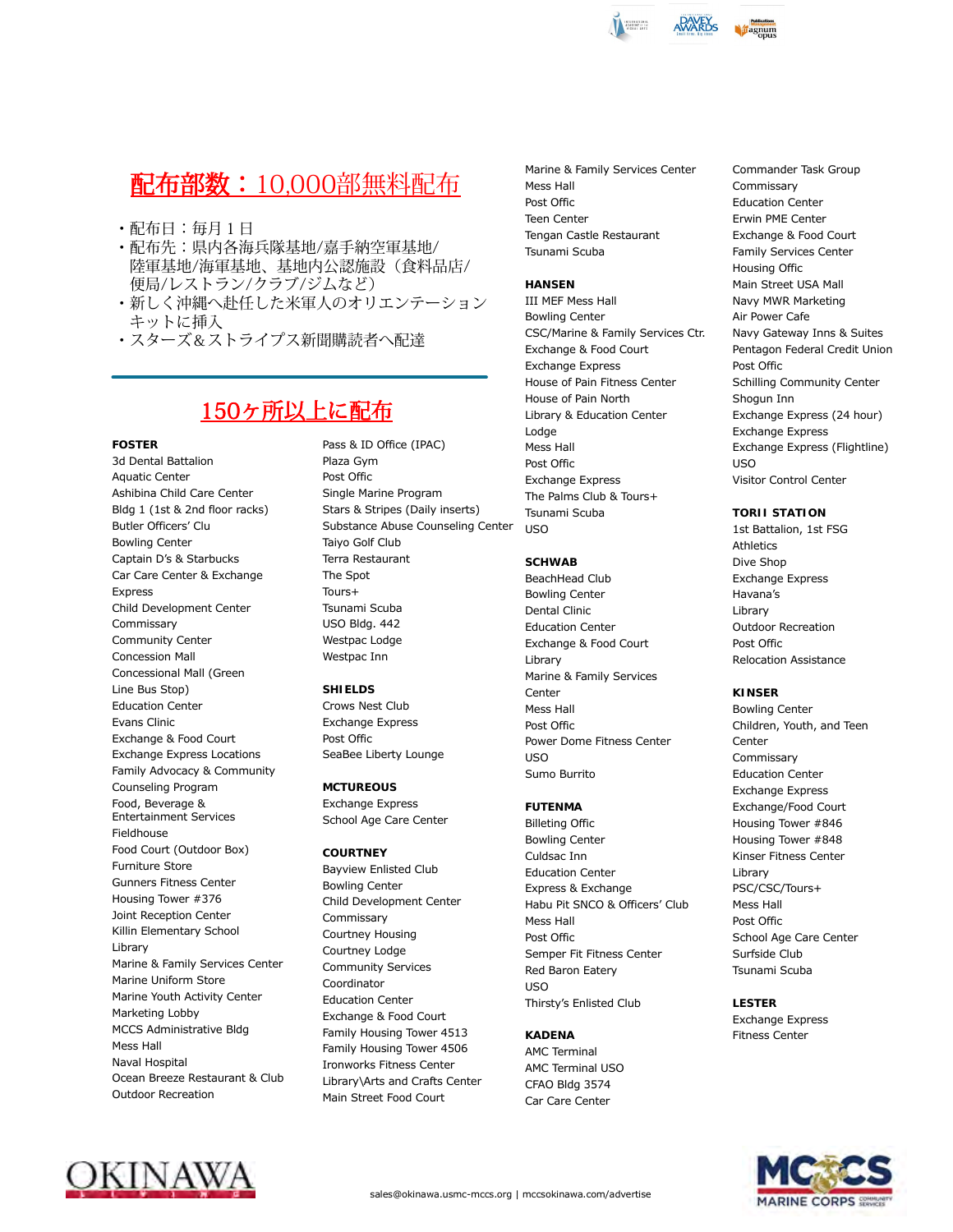



### 広告掲載費

\*ページ指定料:広告掲載費の10%

| 6x                            | 12x                           |
|-------------------------------|-------------------------------|
| \$900                         | \$850                         |
| \$600                         | \$570                         |
| \$400                         | \$380                         |
| \$250                         | \$230                         |
| \$140                         | \$135                         |
| \$1.990<br>\$1,500<br>\$1.795 | \$1,900<br>\$1,425<br>\$1,700 |
|                               |                               |

### 締切日

掲載枠締切:発行日の40日前

御社原稿制作入稿:: 発行日の35日前

弊社制作原稿入稿:制作に必要なすべての写真・情報・イラスト など発行日より45日前までにお渡しくさい。

#### 広告掲載にあたって

- ・新規ご契約のお客様は、初回広告掲載料は前払いとなります。
- ・引き続き広告掲載を頂く場合、デザインの変更希望がある場合 でも、広告原稿締切期日までにお客様からのご連絡がない場合 MCCSは前回掲載の広告デザインを再使用する権利を有します。 米国海兵隊の方針に基づき、基地内刊行物に掲載される広告は、 すべて海兵隊報道部の承認が必要となっております。
- ・印刷:全ページフルカラー/セミグロスぺーパー使用